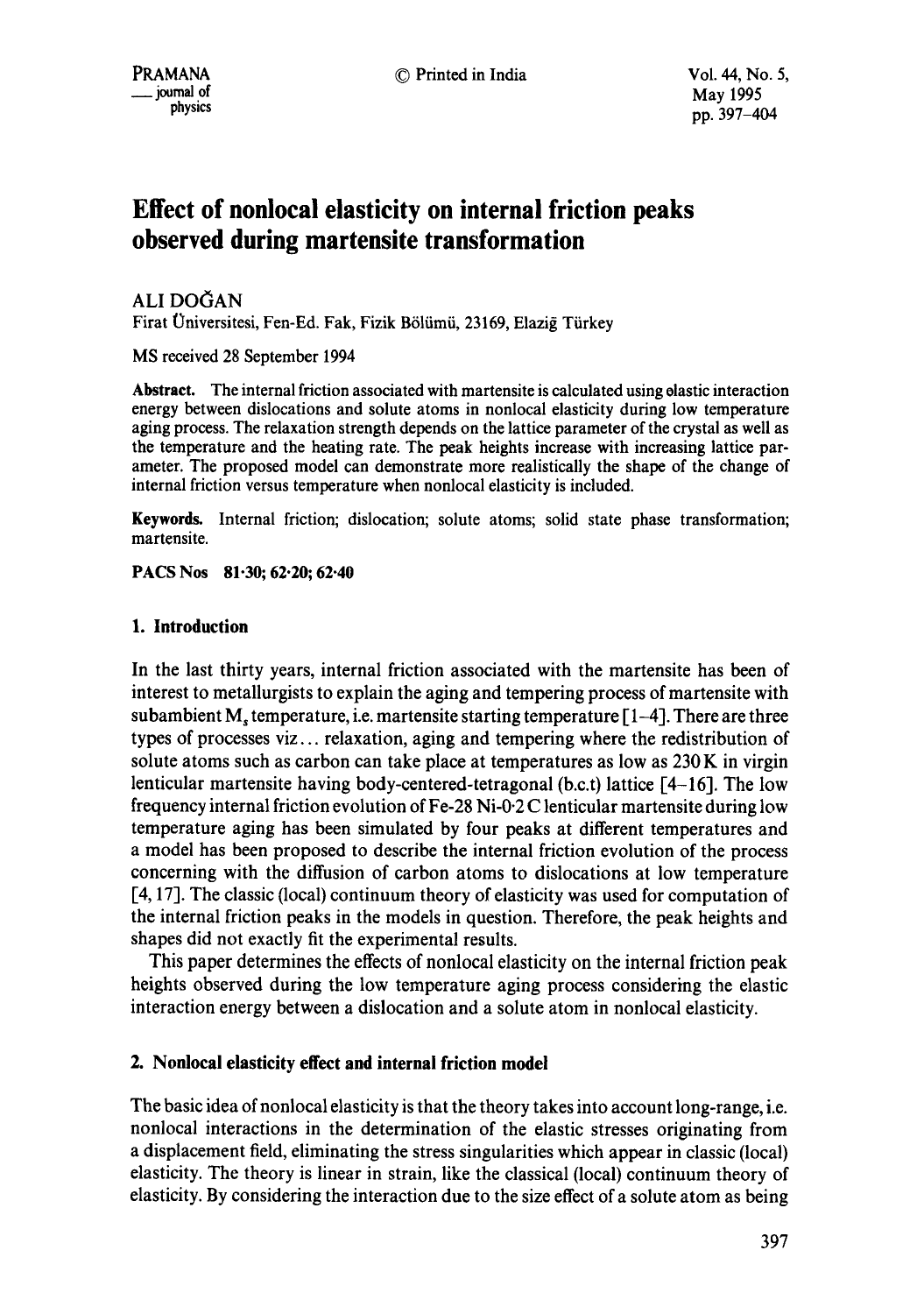## Ali Doğan

due to the effect of a dilatation centre, in a linear, isotropic, nonlocal elastic medium, the elastic interaction energy between an edge dislocation and a solute atom in nonlocal elasticity is obtained as [18, 19]

$$
V_{nc}(r) = -\frac{\mu b(1+v)}{3\pi(1-v)} \Delta V \frac{\sin\theta}{r} \left[ 1 - \exp(-k_0^2 r^2/a^2) \right],
$$
 (1)

where a is the lattice constant,  $k_0$  is the attenuation factor, b is Burger's vector of dislocation and r,  $\theta$  represents the plane polar coordinates,  $\Delta V = V - V_0$  is the volume change due to an impurity defect which can be obtained from experimental data or atomistic theories of the region surrounding the defect [20]. The shear moduli and Poisson's ratio of the slip system  $\{111\}$ ,  $\langle 110 \rangle$  are determined by [21]

$$
\mu = 3C_{44}(C_{11} - C_{12})/[4C_{44} + C_{11} - C_{12}],
$$
  
\n
$$
v = C_{12}/2(C_{12} + C_{44}).
$$
 (2)

If a goes to zero, (1) reverts to the result of classical elastic theory  $[4, 22]$ 

$$
V_c(r) = -\frac{\mu b(1+v)}{3\pi(1-v)} \Delta V \frac{\sin\theta}{r}.
$$
 (3)

Under a force  $F$  an atom migrating by thermal agitation acquires a steady drift velocity  $v$  (in addition to its random diffusion movement) in the direction of  $F$ , where  $D$  is coefficient of diffusion. This velocity may be described by the equation which is called Einstein's formula

$$
v = DF/kT, \tag{4}
$$

where  $k$  is Boltzmann's constant and  $F$  is given by

$$
F = -dV_{nc}(r)/dr.
$$
 (5)

This force attracts a solute atom to a dislocation. From (1), (4) and (5), a steady drift velocity of an atom can be obtained as

$$
v = \frac{D}{kT} \frac{\mu b(1+v)}{3\pi(1-v)} \Delta V \frac{\sin\theta}{r^2} \left\{ \left[ 1 + \frac{2k_0^2 r^2}{a^2} \right] \exp\left( -\frac{k_0^2 r^2}{a^3} \right) - 1 \right\}.
$$
 (6)

For small r the exponential term can be approximated to the first two terms of the series expansion and (6) may be evaluated to give

$$
v = \frac{2DA}{kT}(k_0/a)^2,\tag{7}
$$

where  $\vec{A}$  is the interaction potential constant and is given by [23]

$$
A = \left[\mu b(1 + v)\Delta V \sin\theta/3\pi(1 - v)\right].\tag{8}
$$

The atoms originally at a distance  $r$  from the dislocation reach it in a time given approximately by [23]

$$
t = 2\pi r/v \tag{9}
$$

and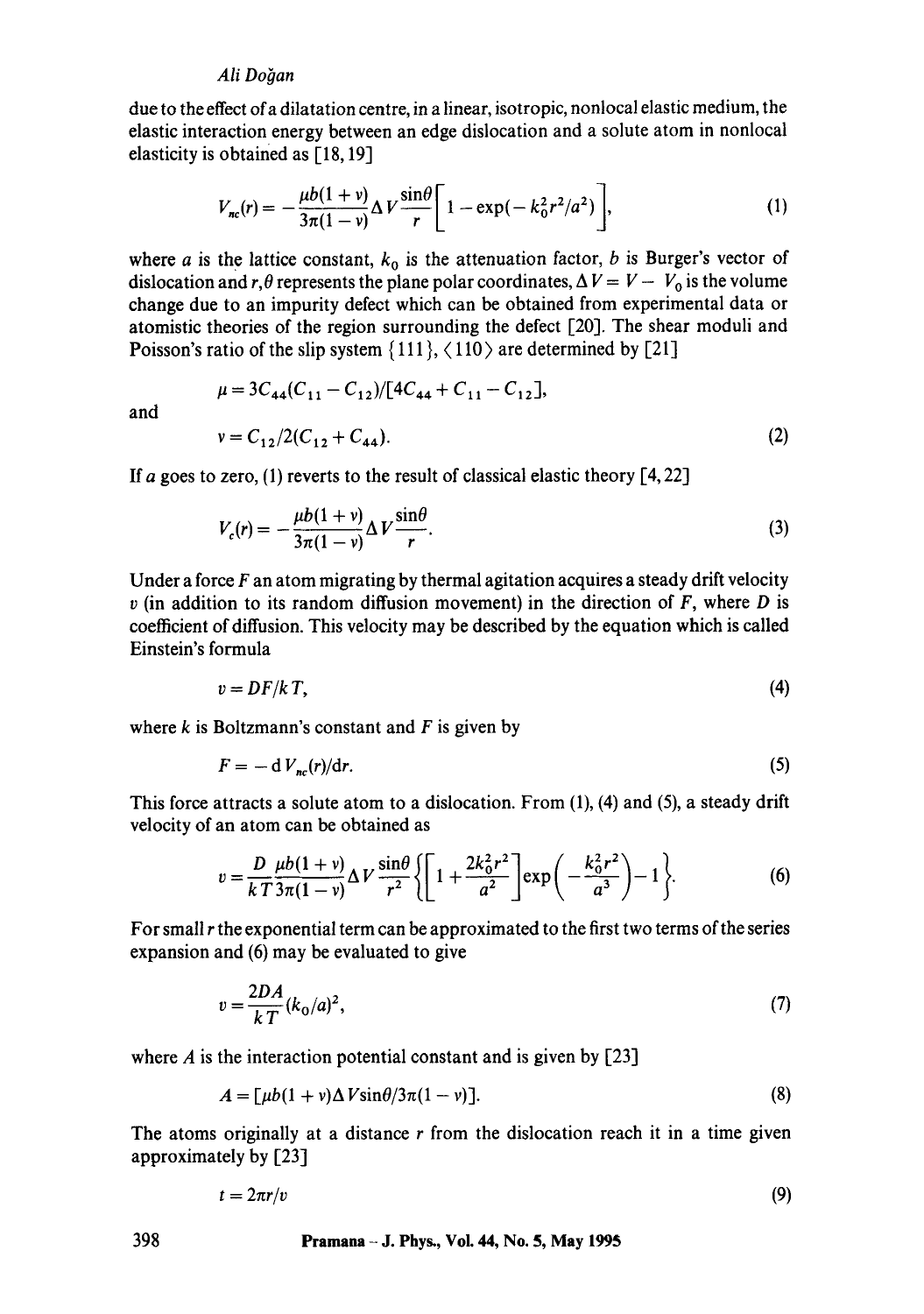$U \sin(\frac{\pi}{6})$ , (9) is rewritten as

$$
t = \frac{\pi k}{DA} (a/k_0)^2 r.
$$
 (10)

Using an elastic interaction potential mentioned above, we have found that the number of defects  $n(t)$  which has arrived at a unit length of dislocation at time t is given by

$$
n(t) = 4\pi r^2 N_0. \tag{11}
$$

From (10) and (11),  $n(t)$  is found to be

$$
n(t) = \frac{4}{\pi} N_0 (k_0/a)^4 (DA t/k T)^2
$$
 (12)

where  $N_0$  is the initial number of defects per unit volume. This expression is similar to that of Koehler-Granato-Lücke (KGL) string model [24, 25]. The term  $k_0/a$  in (12) comes from the nonlocal elastic interaction between an edge dislocation and a solute atom in low temperature aging process.

The theory of internal friction due to dislocation damping has been studied by numerous authors in the second quarter of this century [24, 25]. In these models it is assumed that the dislocation is fixed at certain places by pinning points and under the influence of external periodic shear stress the free dislocation segments or loops between the pinning points undergo forced vibration. Using the theory for damping of a specimen containing dislocations, an internal friction expression can be written as [24-29]

$$
\delta = \Delta \frac{\omega \tau}{1 + (\omega \tau)^2} \tag{13}
$$

where  $\Delta$  is relaxation strength,  $\omega$  the angular frequency of the applied stress and  $\tau$  the relaxation time. The relaxation strength is given by

$$
\Delta = \frac{16}{\pi^4} \lambda L^2,\tag{14}
$$

where  $\lambda$  is dislocation density and L is the loop length of the dislocation line segments. In the case of dislocated martensite, when diffusion of interstitial atoms occurs at low temperatures, the most significant change in the dislocation structure of a specimen is the change in the loop length due to the adding of the point defect pinners and it will affect the value of the internal friction. Thus (13) and (14) can be written directly in terms of the number of pinners added to a dislocation segment during low temperature aging. It can be written as a relationship between  $L_a, L_a, n_a$  and  $n_0$  as follows

$$
L_d = \frac{L_0}{1 + (n_d/n_0)},\tag{15}
$$

where  $L_d$  is the average length with the added pinners,  $n_d$  the number of defect pinners added per unit length,  $n_0$  the original number of pinners per unit length of the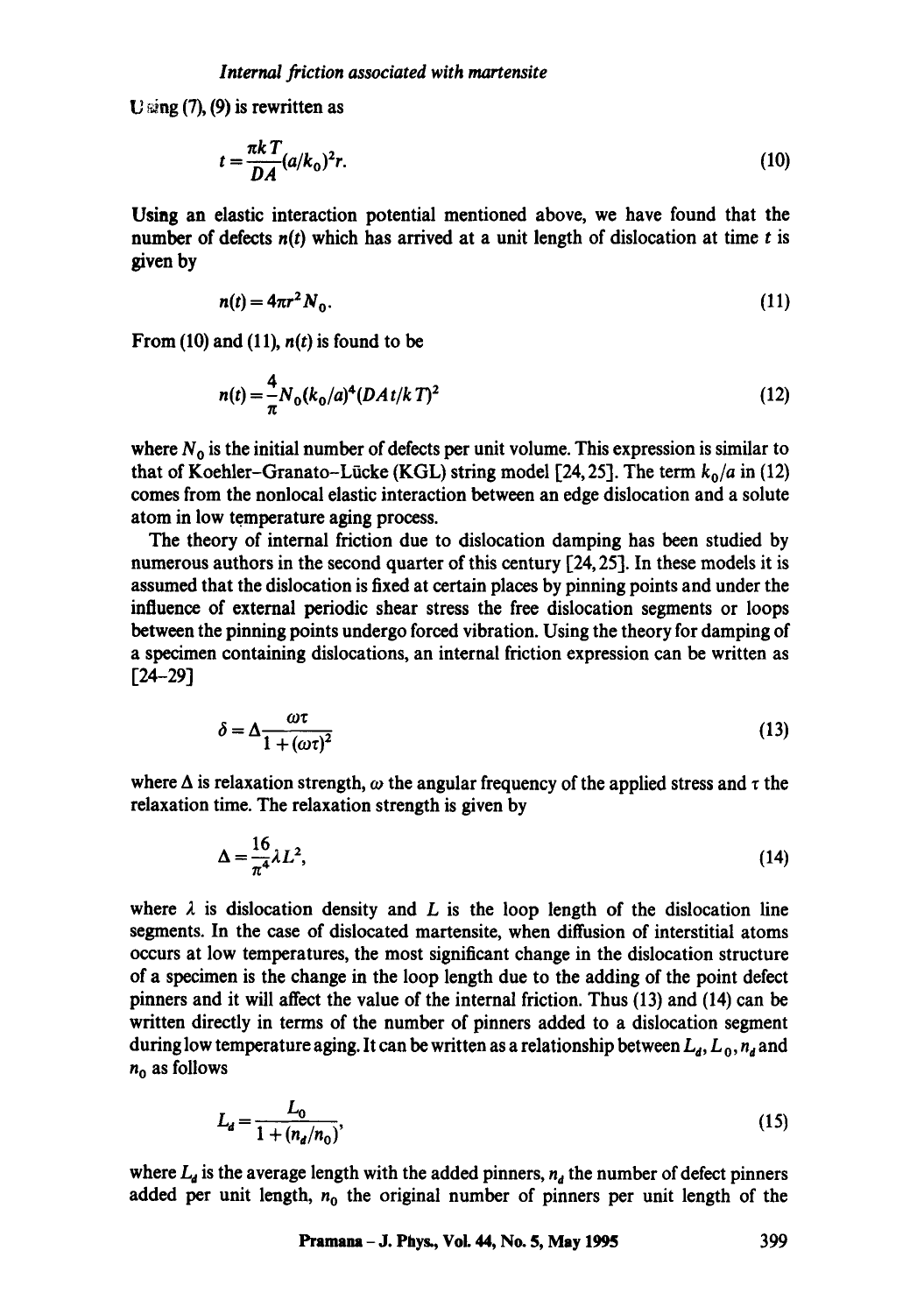### Ali Doğan

dislocation line and  $L_0$  the original loop length. Substituting (15) in (14), and taking  $D = D_0 \exp[-E/k]$ , (14) becomes

$$
\Delta = (16/\pi^4)\Lambda L_0^2 \frac{1}{\{1 + [(B_{01}t/kT) \exp(-E/kT)]^2\}^2}
$$
(16)

where  $E$  is the activation energy for the diffusion of the interstitial atoms and

$$
B_{01} = (2/\sqrt{\pi})(N_0/n_0)^{1/2}(k_0/a)^2 D_0 A. \tag{17}
$$

It can be seen from (16) and (17) that the relaxation strength is the function of the temperature and heating rate and the lattice parameter of the crystal.

For a Debye peak, the following conditions is satisfied at peak temperature  $T_p$ 

$$
\omega \tau = 1 \tag{18}
$$

since

$$
\omega \tau = \omega \tau_0 \exp(Q/k \, T) \tag{19}
$$

where  $\tau_0$  is the pre-exponential factor of relaxation time and Q the activation energy. Combining  $(14)$ ,  $(16)$ ,  $(17)$  and  $(19)$  one could obtain  $(13)$  as a function of temperature

IF = 
$$
\delta/(8\pi^4)\Lambda L_0^2
$$
  
=  $\frac{1}{\{1 + [(C_0'/kT) \exp(-E/kT)]^2\}^2} \operatorname{sech}\left[\frac{Q}{k}\left(\frac{1}{T} - \frac{1}{T_p}\right)\right],$  (20)

where

$$
C'_0 = B_{01}t. \tag{21}
$$

On the other hand, the constant of  $C_0$  in the expression of internal friction in the classical continuum theory is given by [4]

$$
C_0 = 3^{3/2} (\pi/2)^{1/2} (N_0/n_0)^{3/2} D_0 At.
$$
 (22)

Comparing (17), (21) and (22), a relationship between  $C_0$  and  $C_0$  may be described by the equation

$$
C'_0 = (27\pi^2/4)^{-1/2} (n_0/N_0) (k_0/a)^2 C_0,
$$
\n(23)

where  $C_0$  and  $C_0$  terms represent the contributions originated from nonlocal elasticity and classical elasticity theory, respectively.

#### **3.. Numerical results and comparison**

A computer simulation was performed in order to calculate the internal friction peaks of virgin martensite during low temperature aging using classical and nonlocal elastic theory. For this purpose the values of the parameters  $A, D_0$  were taken as one unit. The values of  $C_0$  for  $k_0 = 1.65$  and  $N_0/n_0 = 0.86$  were obtained as 5.43 k, 2.17 k, 1.43 k, 0.62 k and  $0.28$  k at the aging times k,  $0.48$  k,  $0.26$  k,  $0.12$  k and  $0.05$  k by using (22). Using these parameters and  $E = 0.90$  k, the internal friction peaks obtained for classical theory are shown in figure 1. It is seen from this figure that the internal friction peaks are situated at temperature units of  $1.1$ ,  $1.7$ ,  $2.1$ ,  $2.56$  and  $4.0$ . The values of the activation energy Q obtained directly from fittings are about 7"3 k, 5"3 k, 30"8 k, 25.9 k and 33.4 k units for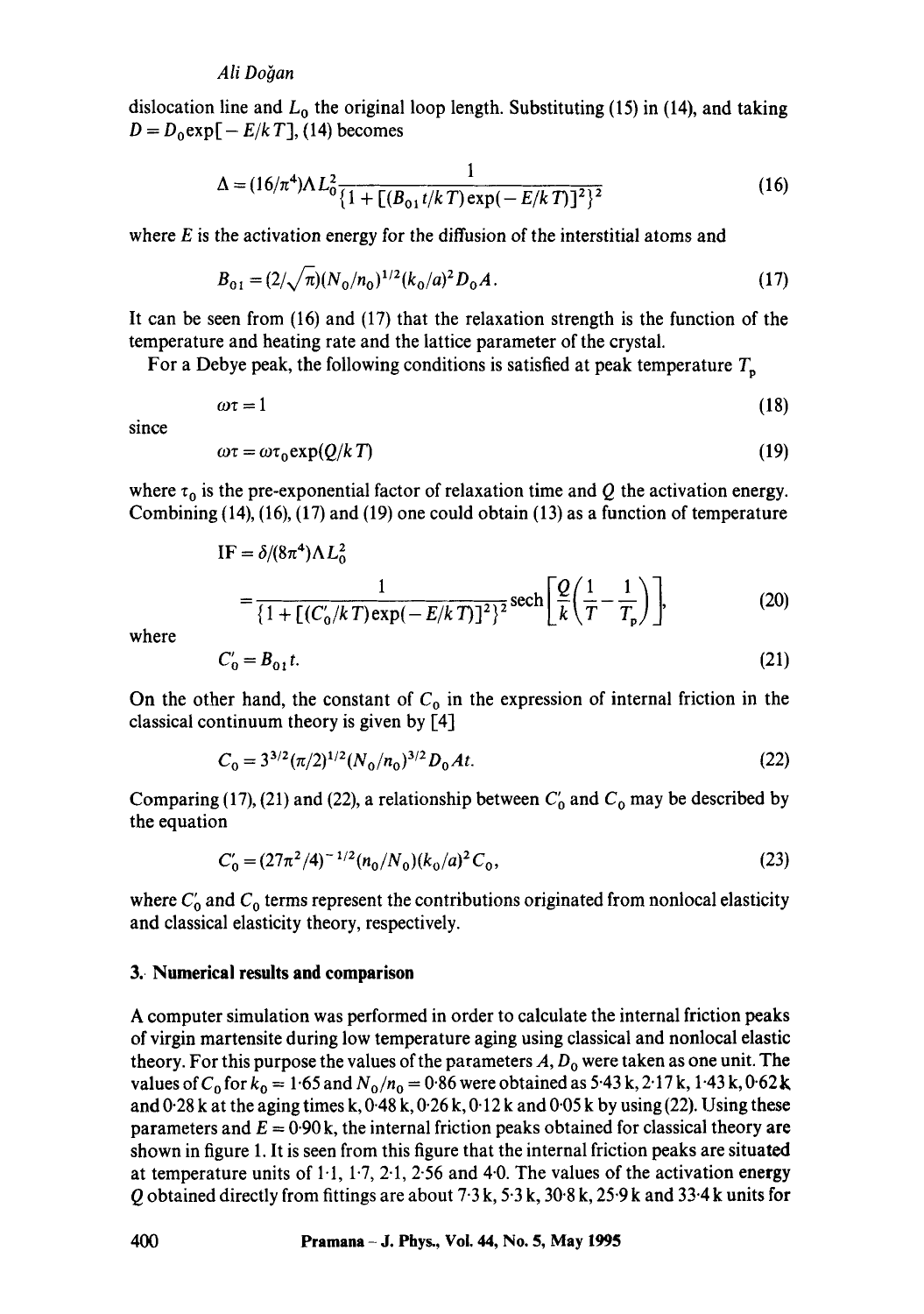

Figure 1. Internal friction temperature behaviour in classical continuum theory.



**Figure 2.**  Internal friction temperature behaviour in nonlocal continuum theory. Here the lattice parameter is  $a = 0.60$ . Other parameters are kept as constant.

the peak temperatures mentioned. Figure 2 represents the internal friction peaks obtained from the nonlocal elastic theory at the lattice parameter  $a = 0.60$  unit. In this case all parameters except lattice parameter in (20), (21) and (23) were kept constant. This figure shows that the values of internal friction are slightly higher than those of figure 1. The internal friction curves obtained from the nonlocal elastic theory were plotted again for various lattice parameters as shown in figure 3. Comparison of the experimental results (figure 4) with figure 3 indicates that  $a = 0.60$  gives a satisfactory fitting. It is seen from these figures that the shapes of the curves are deformed for the other values of the lattice parameters. The agreement at lower temperatures is reasonable but deviates drastically at higher temperatures. This deviation comes from the assumption in which the  $T_p = 2.10$  and 2.56 peaks have nearly the same activation energies. However, the results obtained show that the application of the nonlocal elastic theory to the internal friction is successful. The classical continuum theory has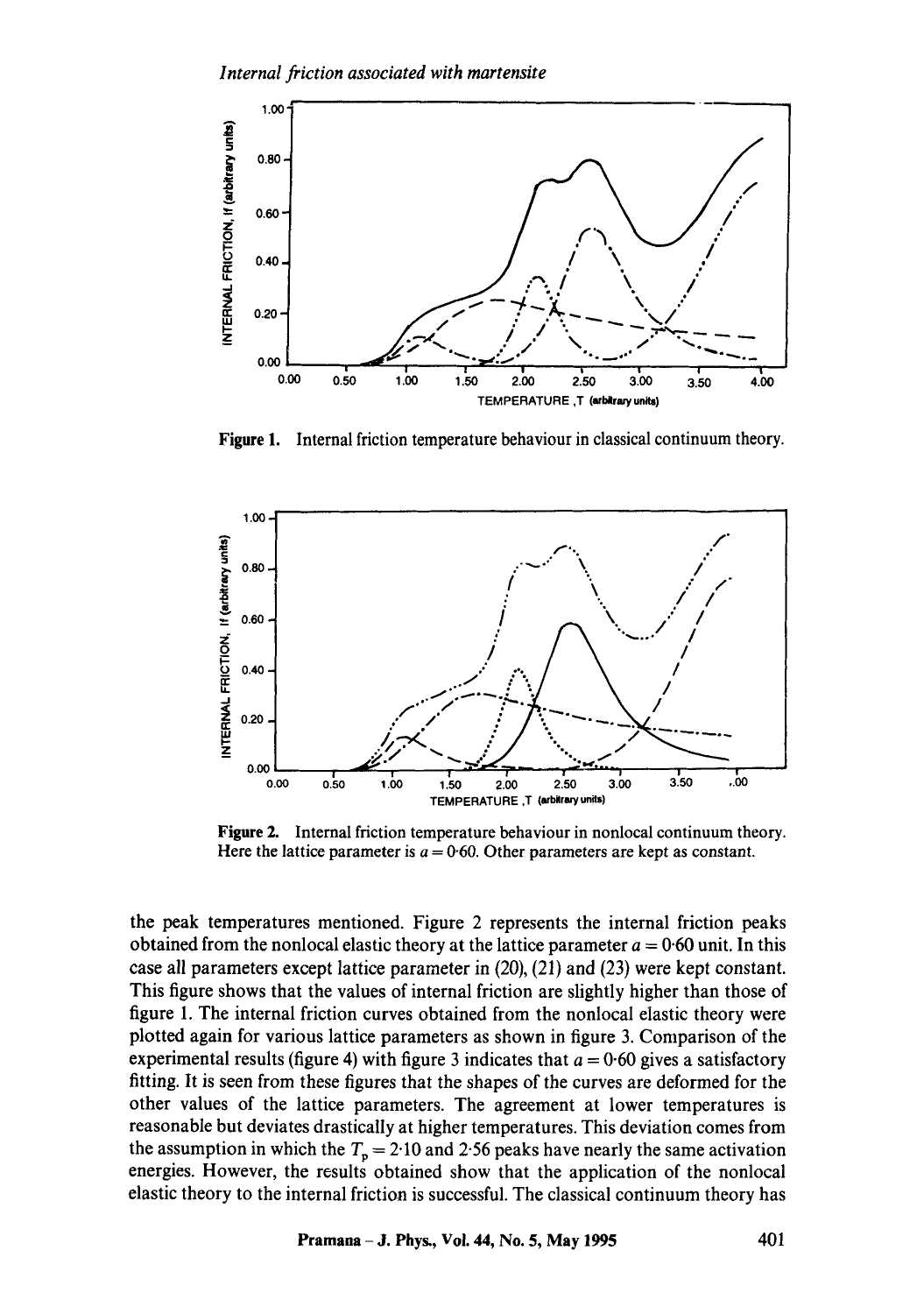

Figure 3. Effect of lattice parameter on internal friction temperature behaviour in nonlocal continuum theory.



**Figure 4.**  Internal friction of the alloy Fe-28 Ni-0.2C during heating from 82 K to 350K.

the problem of singularities and gives lower values of the internal friction. The present method, in which the long-range interatomic interactions are taken into account by a nonlocal continuum theory with the dislocation and lattice, overcomes singularities in addition to the early method  $\lceil 3, 4, 17 \rceil$  and gives satisfactory results for internal friction.

## **4. Results**

Based on the process which has been proposed for the low temperature aging of the martensite, solute atoms diffusing to and interacting with dislocations in nonlocal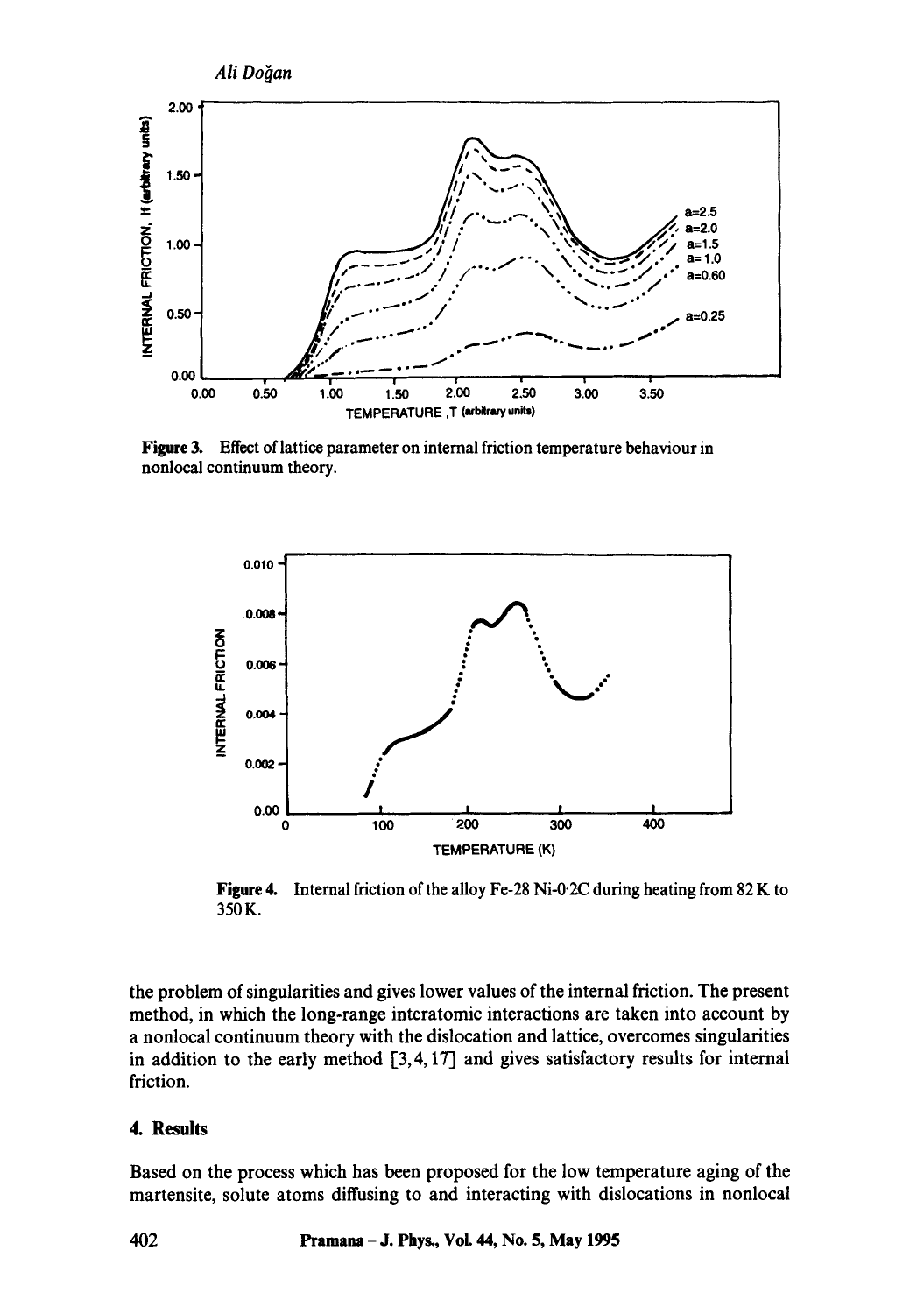## *Internal friction associated with martensite*

elasticity, a computer simulation of the internal friction peaks of the martensite phase during low temperature aging can be performed. From the results obtained in this study, the following main conclusions can be drawn:

l, Including the nonlocal elastic theory into calculation of the internal friction has given rise to changing of the number of defects *n(t)* which has been arrived at a unit length of dislocation at time  $t$ . In this case the relaxation strength has also been changed.

2. From comparison of the internal friction curves it is seen that the relaxation strength depends on the lattice parameter in addition to temperature and heating rate of the sample.

3. It is found that the peak heights of the internal friction are also changed by the lattice parameter of the sample at the same peak temperatures.

## **Acknowledgements**

The author would like to thank Professors H Holloway, University of Florida and J E Greene, University of Illinois, Urbana, for their valuable critical reviews of the manuscript. Thanks are also due to Y Liu from Helsinki University of Technology, Espoo, Finland, for providing us with a copy of a paper which initiated my interest in this subject.

### **References**

- [I] C Prioul and M Carrard, *J. Phys. (Paris) Colloq.* C5, Suppl. 10, 1067 (1981)
- [2] C Prioul, *J. Phys. (Parts)* 10, 665 (1985)
- [3] *Y Liu, K Ullako and J Pietikainen, Proc. X X I V Annual Conf Finnish Phys. Soc. Rep 7-90,*  14: 9, Tempere, Finland (1990)
- [4] *Y Liu, K Ullako and J Pietikainen, Proc. 6th lnt. Conf on mechanical behaviour of materials,*  (Kyoto, Japan, 1991) p. 123
- [5] J R Genin and P A Flinn, *Metall. Soc.* 242, 1419 (1968)
- [6] N DeCristofaro, R Kaplow and W S Owen, *Metall. Trans.* A9, 821 (1978)
- [7] P C Chen, B O Hall and P G Winchell, *Metall. Trans.* **A11**, 1323, (1980)
- [8] P C Chen and P G Winchell, *Metall. Trans.* A11, 1333 (1980)
- [9] S Nagakura and M Toyoshima, *Trans. Jpn. Inst. Met.* 20, 100 (1979)
- [10] K A Taylor, L Chang, G B Olson, G W Smith, M Cohen and J B Vander Sande, *Metall. Trans.* A20, 2717 (1989)
- [11] C Prioul, M Carrard, L Hyspecka, J Plusquellec and P Azou, *Scr. Metall.* 13, 523 (1979)
- [12] P Grégoire, C Dagbert, P Pahuta, J Galland and L Hyspecka, *Proc. ICOMAT-1990*, *Sydney,* Australia, Materials Science Forum, Switzerland, 56-58, 213 (1990)
- [13] A M Sherman, G T Eldis and M Cohen, *Metall. Trans.* A14, 995 (1983)
- [14] G B Olson and M Cohen, *Metall. Trans.* AI4, 1057 (1983)
- [15] C A V de A Rodrigues, C Prioul and L Hyspecka, *Metall. Trans.* A15, 2193 (1984)
- [16] P G Winchell and M Cohen, *Trans Am. Soc. Metals,* 55, 347 (1962)
- [17] Y Liu, *Acta Metall. Mater.* 41, 3277 (1993)
- [18] R Wang, *J. Phys.* D23, 263 (1990)
- [19] R Wang and K L Pan, *Phys. Status Solidi* B163, 75 (1991)
- [20] R Wang, G L Chen and Z Q Sun, *Metall. Trans.* A23, 3115 (1992)
- [21] A Kelly, *Strong solids* (Clarendon Press, Oxford, UK, 1973) 27
- [22] J W Christian, *Theory of transformation in metal and alloys; Equilibrium and general kinetic theory,* (Pergamon Press, New York, 1975) part 1
- [23] A H Cottrell and B A Bilby, *Proc. Phys. Soc.* A62, 49 (1949)
- [24] *J S Koehler, lmperfections in nearly perfect crystals, edited by W Shoekley et al (John Wiley,*  New York, 1952)